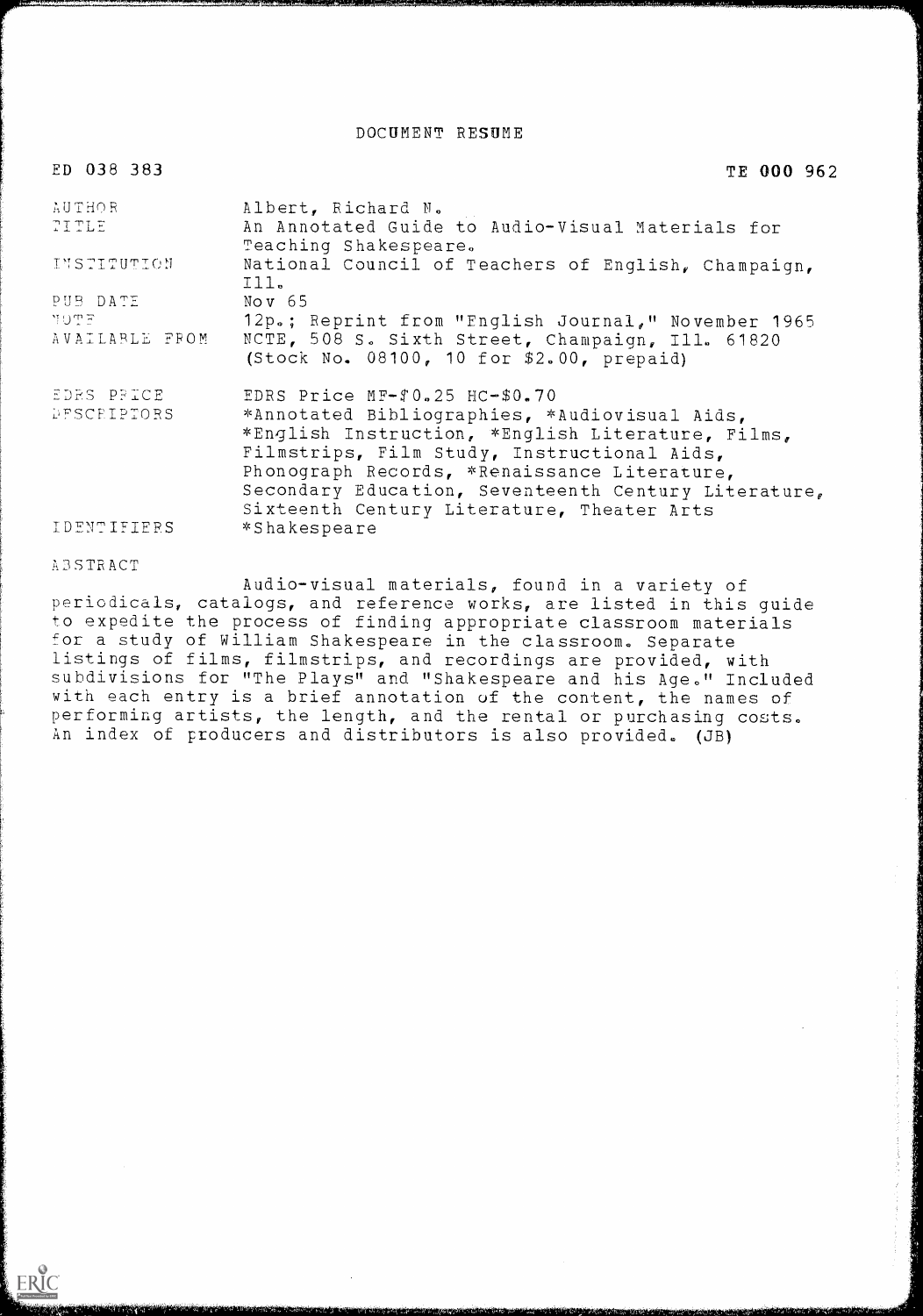# An Annotated Guide to Audio-Visual Materials for Teaching Shakespeare

Richard N. Albert

Instructor in English Illinois State University

Normal, Illinois<br>**T** HE EXTENSIVE and intensive study of Shakespeare and his works is reflected in the profusion of volumes devoted to Shakespeare. In 1964, during the c lebration of the 400th anniversary of the birth of this greatest of all Eng-<br>lish writers, we were once again reminded of the universal popularity and importance of Shakespeare.

Indeed, much has been written, and much is being written. As teachers of English, we know that we do not have to do much searching to find books which will help us in our preparation for and presentation of. Shakespeare. However, securing appropriate audio-visual materials for classroom use is another matter. Usually, we cannot go to the nearest library and readily pick up something related, for instance, to our study of Macbeth. We must find out, somewhere, what is available and where these items can be rented or purchased, and then order what we feel will be useful. Often, the process of finding out what is available is timeconsuming. This involves obtaining and searching through audio-visual catalogues and reference works. Nevertheless, if one does take the time to look, he will find that there is much to be had.

It is hoped that the audio-visual guide presented here will serve as a timesaver for those who find profitable the use of films, filmstrips, and recordings. A brief glance over the following lists will reveal that an abundance of material covering  $\circ$  the Elizabethan Age, Shakespeare's life, Lkj the Elizabethan theater, and Shakespeare's plays is available. The lists are by no

means exhaustive. However, most teachers should be able to find aids that will, if properly used, make the study of Shakespeare and his plays more interesting and rewarding for their students.

No attempt has been made to be selective nor to offer evaluations. My purpose is simply to indicate the great quantity of materials available and to state briefly what the contents of the materials are. Where possible, however, I have made reference to reviews by competent reviewers in highly respected national magazines and professional journals which are close at hand in most schools.

The films, filmstrips, and recordings listed in this guide have been gathered from a variety of periodicals, catalogues. and reference works. Those sources having the greatest wealth of information in this area are volumes of the Educational Film Guide and the Filmstrip Guide published by the H. W. Wilson Company; film rental catalogues from major universities; the Schwann Long Playing Record Catalog; and the NCTE publication, An Annotated List of Recordings in the Language Arts, compiled and edited by Morris Schreiber.

Films, of course, are quite costly. Most of the films listed are available on a rental basis from university rental bureaus, such as the Bureau of Audio Visual Instruction of the University of Wisconsin. Larger secondary schools might find it possible to purchase several basic films.

U.S. DEPARTMENT OF HEALTH, EDUCATION & WELFARE Filmstrips and recordings, on the other hand, are relatively inexpensive. Departments of English should think seriously of

OFFICE OF EDUCATION

THIS DOCUMENT HAS BEEN REPRODUCED EXACTLY AS RECEIVED FROM THE PERSON OR ORGANIZATION ORIGINATING IT. POINTS OF VIEW OR OPINIONS STATED DO NOT NECESSARILY REPRESENT OFFICIAL OFFICE OF EDUCATION POSITION GR POLICY.

ERIC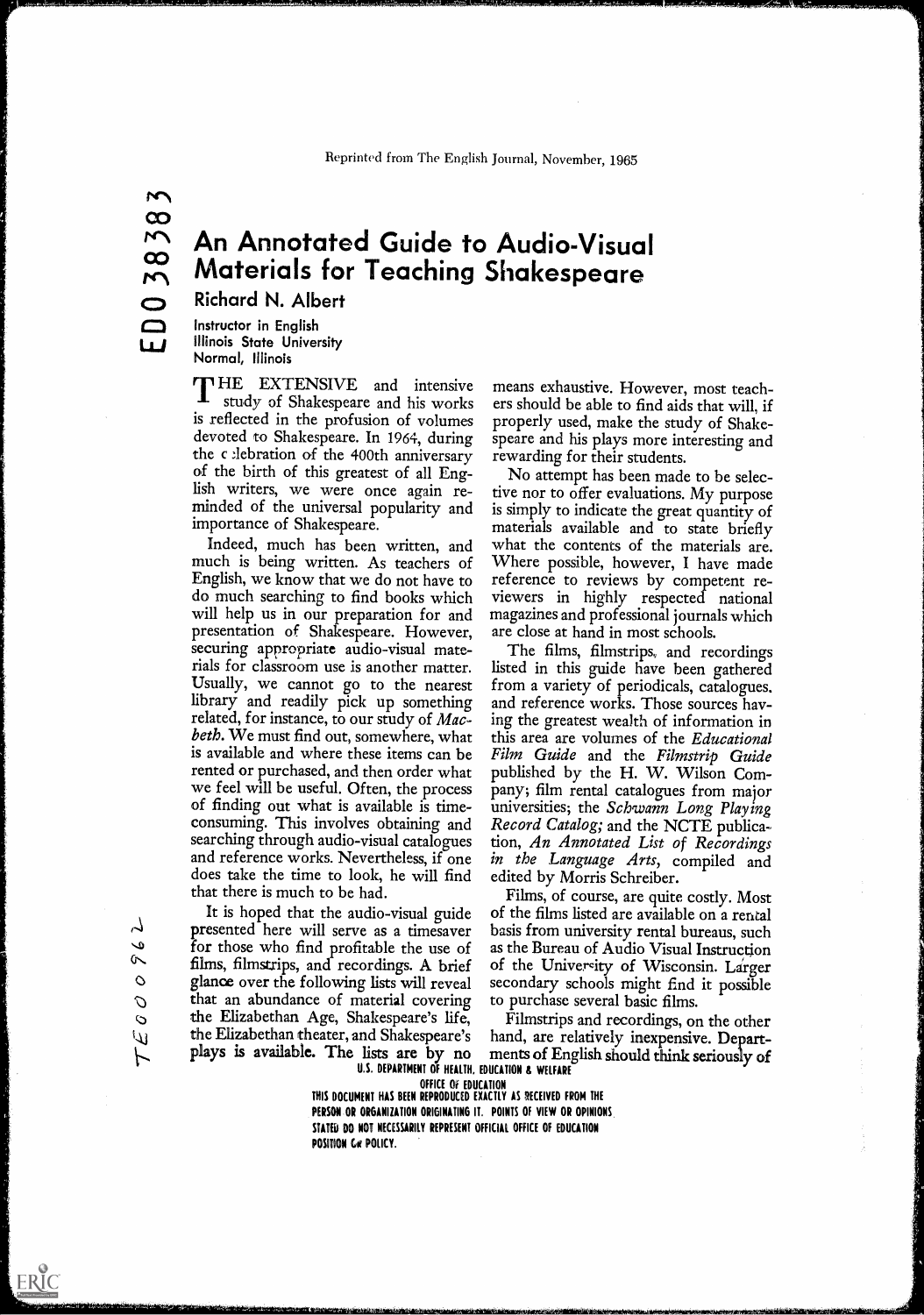requesting a certain amount of money in their yearly budgets to make possible purchases of recordings and filmstrips. In this way a fine recording-filmstrip library can be built up over a period of years. Many excellent filmstrips and recordings may be purchased through the National Council of Teachers of English. Also, Educational Audio Visual, Inc. offers an exceptionally fine selection.

The guide that follows is divided into Rank film starring Sir Laurence four parts: Films, Filmstrips, Recordings, and Index of Producers and Distributors. Each of the first three divisions is subdivided into two parts: The Plays and Shakespeare and His Age. The listings in the subdivisions are numbered and alphabetized by titles. Sources for reviews are entered parenthetically following item descriptions.

## V. Films

The titles of films are followed by abbreviations of the names of the firms from which they are available; full names and addresses of these firms are found in the last section of this guide. Also given is the number of minutes a film runs. Finally, whether the film is black and white, colored, or both, is indicated.

## A. The Plays:

ERIC

- 1. Antony and Cleopatra,  $Act$  III,  $11.$ Scene 8. (United World, 13 min., B&W). The Old Vic Repertory Company performs an incident after the split between Caesar and Antony.
- 2. Antony and Cleopatra. (YAF, 36 min., B&W). A condensation of the play presented by a professional cast. Produced by Parthian Productions, England.
- 3. The Assassination of Julius Caesar. (YAF, 27 min., B&W). A "firsthand" account of the assassination from the one-time CBS-television "You Are There" series.
- 4. Four Views of Caesar. (Film Asso-CBS News, the film presents four

playlets which show Caesar as he was seen by Plutarch, Shakespeare, Shaw, and Caesar himself. Louis Calhern and Claude Rains appear in this film.

- 5. Hamlet. (Baylor, 20 min., color). This film includes the major scenes. It shows the five-stage area and discusses costumes and make-up.
- 6. Hamlet. (United World, 159 min., B&W). The full-length J. Arthur Olivier. Because of its length, special arrangements would have to be made for the showing of this film.
- 7. Humanities: What Happens in "Hamlet." (EBF, 28 min., color). Professor Maynard Mack and members of the Stratford Shakespearean Festival Company present and analyze Hamlet as a ghost story, a detective story, and a revenge story.
- 8. Julius Caesar. (Brandon, 90 min., B&W). A highly-praised, independently-made film starring Charlton Heston.
- 9. Julius Caesar. (Eastin, <sup>19</sup> min., B&W). A presentation of Antony's funeral oration, starring Leo Genn as Antony.
- 10. Julius Caesar. (Films, Inc., 121 min., B&W). The MGM production starring Marlon Brando, James Mason, John Gielgud, Greer Garson, and Deborah Kerr.
- Julius Caesar. (YAF, 33 min., B&W). A condensation of the Parthian Productions' film starring Robert Speaight as Caesar and Cecil Trouncer as Brutus.
- Julius Caesar, Act IV, Scene 3. (United World, 13 min., B&W). Brutus' and Cassius' quarrel in the tent, performed by the Old Vic Repertory Company.
- 13. Julius Caesar, Forum Scene. (Inter. Film Bureau, 16 min., B&W). The forum scene from the Charlton Heston film.
- Four Views of Caesar. (Film Asso-<br>ciates, 23 min., B&W). Produced by Fall of the Roman Empire." this 14. Julius Caesar: Rise of the Roman Empire. (EBF, 22 min., color or Fall of the Roman Empire," this study of Caesar and the rise of the

.<br>بغا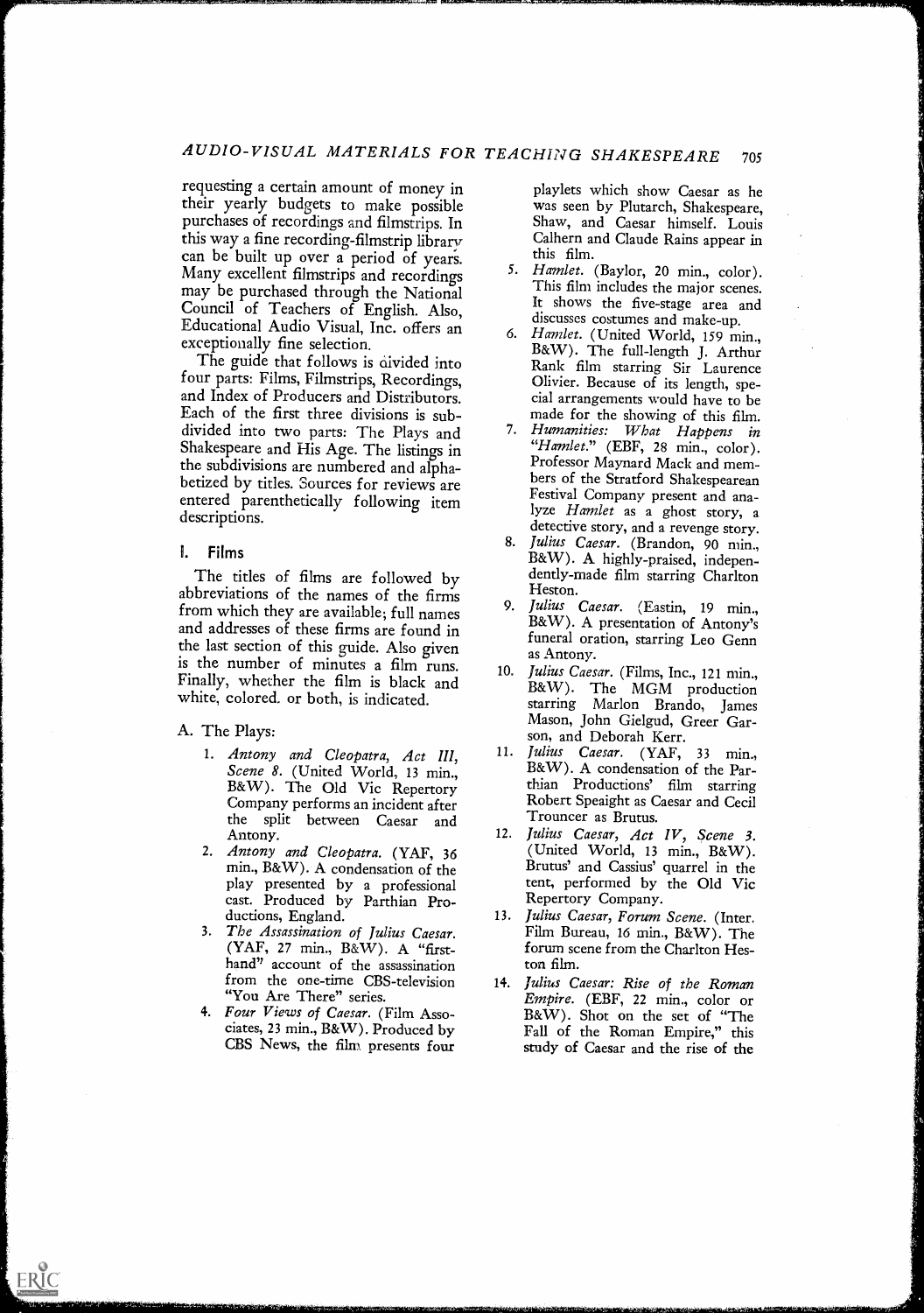Roman Empire presents good historical background for the play.

- 15. King Lear. (United World, 13 min., B&W). A presentation of Act I, Scene 4, by the Old Vic Repertory Company.
- 16. Macbeth. (Association, 120 min., B&W). Produced by the National Broadcasting Company for Hallmark Cards. Judith Anderson and Maurice Evans star in this kinescope<br>recording of the Hallmark "Hall of Fame" television production. Showings of this film are restricted to minimum audiences of 75 persons in high schools and colleges.
- 17. Macbeth. (Brandon, 85 min., B&W). A condensation of the Orson Welles' production starring Orson Welles, Roddy McDowell, and Dan O'Herlihy.
- 18. Macbeth. (Eastin, 16 min., B&W). The murder and sleepwalking scenes performed by Cathleen Nesbit and Wilfred Lawson.
- 19. Macbeth. (United World, 13 min., B&W). Act II, Scene 2, presented by the Old Vic Repertory Company.
- 20. *Marc Antony of Rome.* (TFC, 25 min., B&W). Adapted from the Paramount production of Cleopatra, this film shows Caesar's return to Rome in 44 B.C., the assassination, and the defeat of Antony by Octavius.
- 21. A Midsummer Night's Dream. (Brandon, 132 min., B&W). This Warner Brothers' production starring James Cagney as Bottom, Mickey Rooney as Puck, and Olivia De Havilland, in her first screen role, as Hermia.
- 22. A Midsummer Night's Dream, Acts I, II, III . Lovers' Scenes. (United World, 13 min., B&W).
- 23. A Midsummer Night's Dream, Act V, Scene 1 . . Pyramus and Thisbe. (United World, 13 min., B&W).
- 24. A Midsummer Night's Dream: Introduction to the Play. (Coronet, 14 min., color or B&W). A presentation of the key scenes. The setting and plot are illustrated through the

ERIC

ase of familiar passages and important actions.

NERIMPIRAL IS NERIM IS THAN THE COMMISSION OF THE COMMISSION OF THE COMMISSION OF THE COMMISSION OF THE COMMISSION

- 25. Othello. (Eastin, 44 min., B&W). A condensed version starring John Slater, Sebastian Cabot, and Luanne Shaw.
- 26. Othello. (United World, 13 min., B&W). Act III, Scene 3, presented by the Old Vic Repertory Company.
- 27. Romeo and Juliet. (Contemp. Films, 138 min., color). The British production starring Susan Shentall and Laurence Harvey.
- 28. Romet and Juliet. (TFC, 39 min., B&W). Presents scenes dealing with the love story of Romeo and Juliet. From the MGM production starring Norma Shearer and Leslie Howard.
- Shakespeare and Kronborg. (Danish, <sup>10</sup> Mill., B&W). Excerpts from Hamlet. The film shows the castle as Shakespeare may have seen it.
- 30. Twelfth Night. (Brandon, 88 min., color). A Russian production with English dialogue.
- Twelfth Night. (United World, 13 min., B&W). Act II, Scene 5, presemed by the Old Vic Repertory Company.
- 32. The Winter's Tale. (United World, 3 min., B&W). Act V, Scene 3, performed by the Old Vic Repertory Company.

# B. Shakespeare and His Age:

- 1. Drawa Comes of Age. (Net, 30 min., B&W). A brief study of neo-classic drama and Shakespeare's theater.
- 2. England's Shakespeare. (Museum Mod. Art, 20 min., B&W). Shows places connected with Shakespeare's Produced by the London, Midland, and Scottish Railway.
- 3. English History: Tudor Period. (Coronet, 11 min., color or B&W). England under Henry VII, Henry VIII, and Elizabeth. Depicts English culture at the height of the Elizabethan period.
- 4. English Literature: The Elizabethan Period. (Coronet, 14 min., color or B&W). This film gives an overview of the people and the times and

merman for the state of the state of the state of the state of the state of the state of the state of the state of the state of the state of the state of the state of the state of the state of the state of the state of the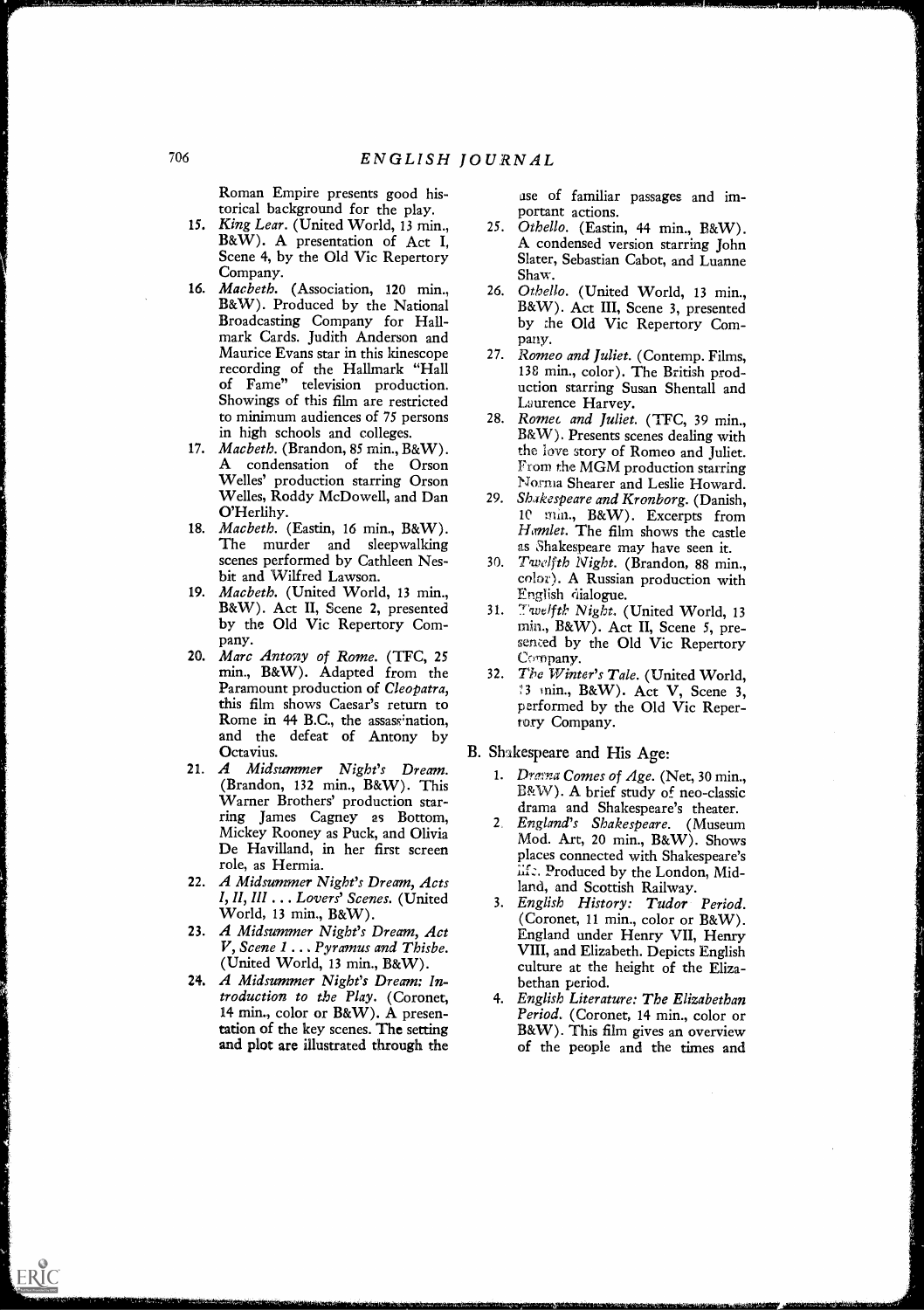# AUDIO-VISUAL MATERIALS FOR TEACHING SHAKESPEARE <sup>707</sup>

presents excerpts from writers of the time.

- 5. The Fair Adventure. (Association, 56 half-hour films, B&W). Dr. Frank Baxter, winner of the first George Foster Peabody Award for television education, discusses many of the plays, Elizabethan life, and the theater by using maps, diagrams, models, and photographs. Some of the plays featured are Romeo and Juliet, Twelfth Night, Hamlet, and Macbeth. A complete list of available films in this series may be obtained from the distributor, (For a review of this series see Literary Cavalcade, October 1964, p. 19).
- 6. Humanities: Age of Elizabeth. (EBF, 28 min., color). Professor Maynard Mack sketches the background of the age and discusses Hamlet.
- 7. Master Will Shakespeare. (TFC, 11 min., B&W). A brief fictionalized life of Shakespeare, with emphasis on Romeo and Juliet. One of the MGM "Miniature Series."
- 8. Memories of Shakespeare. (Hoffberg, 30 min., B&W). A biography of Shakespeare, showing various places of interest, such as his birthplace, home, and the Memorial Theater.
- 9. Shakespeare's England Today. (Eastin, 16 min., color or B&W). A tour of the places associated with Shakespeare, such as his birthplace and Anne Hathaway's cottage.
- 10. Shakespeare: Soul of an Age. (Mc-Graw; 2 parts, each 27 min.; color). Sir Michael Redgrave recites passages from fifteen key speeches in II. Shakespeare's works. Photography shows the people, customs, and politics of the time.
- 11. Shakespeare's Theater. (TFC, <sup>15</sup> min., color). The first sequence of Sir Laurence Olivier's Henry V is used to show the Elizabethan theater in action.
- 12. Shakespeare's Theater: The Globe Playhouse. (Calif. U., 18 min., B&W). A reconstruction of the Globe is used to show how the stage

ERIC

may have been used. Narrated by Ronald Coleman.

- 13. Stratford Adventure. (Contemporary, 40 min., color or B&W). Depicts the creation of the Stratford Festival Theatre in Ontario, Canada. Shows Alec Guinness and Irene Worth in Stratford, Tyrone Guthrie directing rehearsals, and scenes from All's Well That Ends Well and Richard III.
- 14. The Swan of Avon. (Contemporary, 21 min., B&W). Shakespeare's life presented through views of places and things associated with him. Using a model of the Globe, an excerpt from  $Henry V$  is performed.
- 15. William Shakespeare. (EBF, 25 min., color or B&W). Shakespeare's life acted out by leading Shakespearean actors using actual locations and authentic costumes.
- 16. William Shakespeare: Background for His Works. (Coronet, 14 min., color and B&W). Depicts Life in the time of Shakespeare. Also presented are brief episodes from Romeo and Juliet, Macbeth, Taming of the Shrew, Merchant of Venice, and Hamlet.
- 17. Yesterday's Actors. (COMMA, 30 min., B&W). Edwin Burr Pettet parodies the "To be or not to be" soliloquy as it may have been performed by famous actors of the past from David Garrick down to Marlon Brando. He concludes with an interpretation of how Shakespeare himself might have performed it.

#### **Filmstrips**

The filmstrip listing follows the same general form as that used for films. The number of frames per filmstrip is given when that information is available.

#### A. The Plays:

The following filmstrips of plays are available from Educational Audio Visual, Inc., at prices ranging from \$4.00 to \$7.50. The filmstrips were made from various Shakespearean productions. All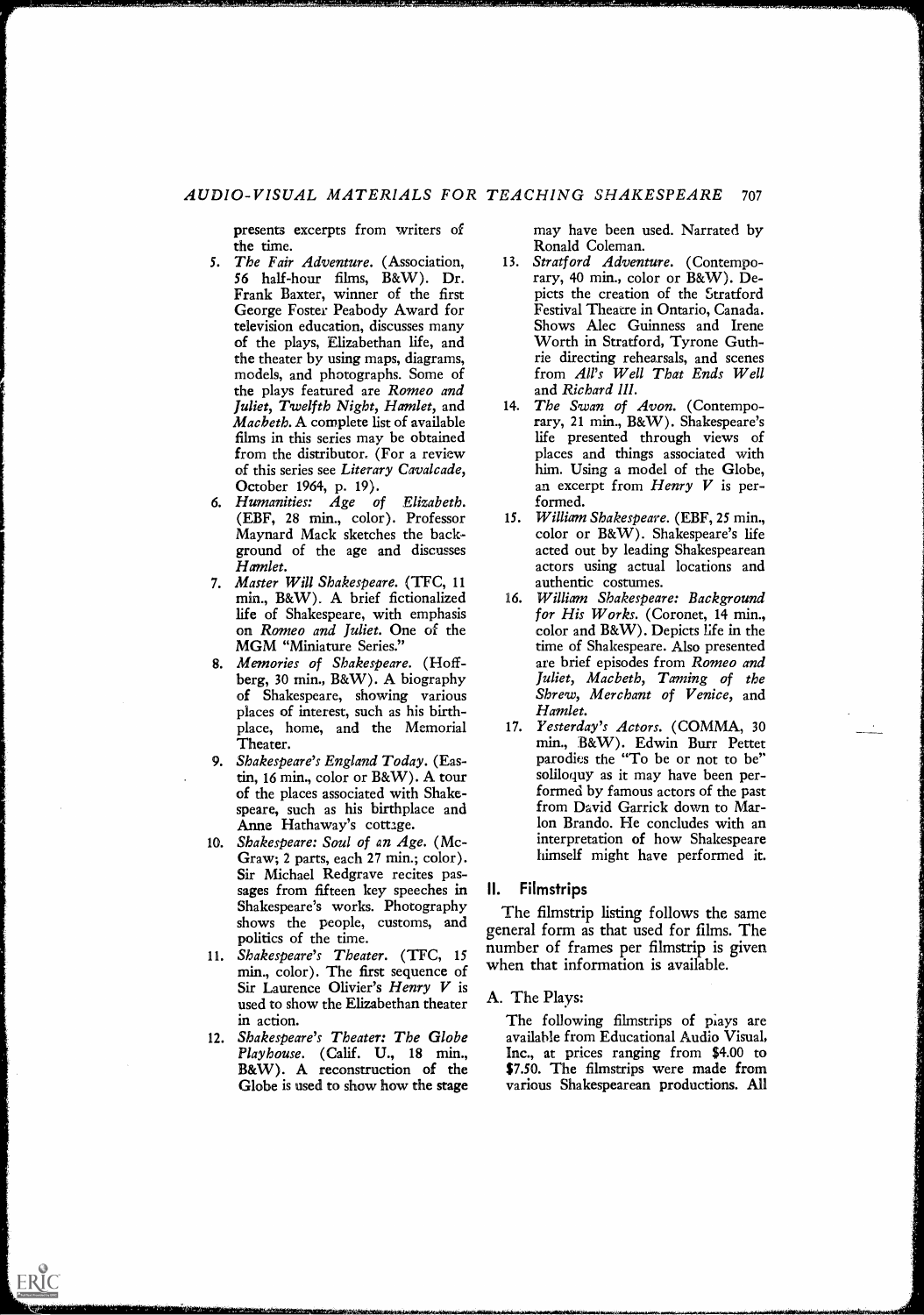are in color except the two Olivier filmstrips.

- 1. Antony and Cleopatra
- 2. As You Like It
- 3. Hamlet (Olivier)
- 4. Henry IV, Part I
- 5. Henry IV, Part 2
- 6. Henry V (Olivier)
- 7. Julius Caesar
- 8. Macbeth
- 9. Measure for Measure
- 10. The Merchant of Venice
- 11. Merry Wives of Windsor
- 12. A Midsummer Night's Dream
- 13. Much Ado About Nothing
- 14. Richard II
- 15. Richard Ill
- 16. Romeo and Juliet
- 17. The Taming of the Shrew
- 18. The Tempest
- 19. Twelfth Night
- 20. The Winter's Tale
- 21. As You Like It. (YAF, 50 fr., B&W). Scenes from a motion picture.
- 22. Backgrounds to Shakespeare's Plays. (EAV, two tape/filmstrip combinations, color). The two sets are:
	- a. Macbeth. A combination of readings from sources such as Holinshed's Chronicles and contemporary accounts of superstitions, illustrated by pictures on the fikastrip.
	- b. *Hamlet*. Readings from the ur-Hamlet, Belleforest, etc., Belleforest, etc., combined with illustrations on the filmstrip.
- 23. Hamlet. (YAF, 60 fr., B&W). Clips from the Olivier film.
- 24. Henry V. (YAF, 42 fr., B&W). Scenes from the Olivier film.
- 25. Julius Caesar. (EAV). A filmstrip giving an historical account of the career of Caesar from his start in politics to his assassination.
- 26. Macbeth. (Soc. for Visaal Ed., two filmstrips and one record, color). Gives an outline of the plot and analyzes characters, atmosphere, and structure. (Reviewed in EJ, May 1965, p. 466).
- 27. Macbeth. (YAF, 45 fr., B&W). Scenes from the Orson Welles' film.

ERIC

 $\sim 10^7$ 

- The Merchant of Venice. (United World, 52 fr., B&W). Presents some of the most famous Shylocks of the past with notes of what the critics have said about each.
- 29. A Midsummer Night's Dream. (YAF, 53 fr., B&W). Key scenes from the film.
- 30. Richard III. (Ed. and Rec. Guides, 46 fr., color). Pictures from the Olivier film. (Reviewed in EJ, November 1959, p. 499).
- 31. Romeo and Juliet. (YAF, 62 fr., B&W). Scenes from a film.
- 32. Stories From Shakespeare. (EBF, six filmstrips of 50 fr. each, color). Drawings and captions are used to present simplifications of the plots and settings of these six plays:
	- a. As You Like It
	- b. Hamlet
	- c. Henry V
	- d. Julius Caesar
	- e. Macbeth

f. A Midsummer Night's Dream (See the review in EJ, March 1963, p. 237).

B. Shakespeare and His Age:

- 1. Development of the Physical Theatre. (Bowmar, 55 fr., B&W). Photos of theater models from the fifth century B.C. to the twentieth century.
- 2. Elizabethan Everyday Life. (EAV, tape/filmstrip). The sights and sounds of daily life in Shakespeare's time. Narrated by Bill Glover.
- 3. The Elizabethan Theatre. (EAV, color). Shows the playwrights, actors, patrons, and theater.
- Home of Shakespeare. (Brit. Info. Ser., 26 fr., B&W). Scenes in Stratford-on-Avon.
- 5. How Shakespeare Spent the Day. (EAV, tape/filmstrip). Daily life in the age of Elizabeth, especially in the areas of literature and the theater.
- 6. Introduction to Shakespeare. (Eye Gate, 49 fr., color). Uses photos, drawings, and paintings to describe Shakespearean theaters found in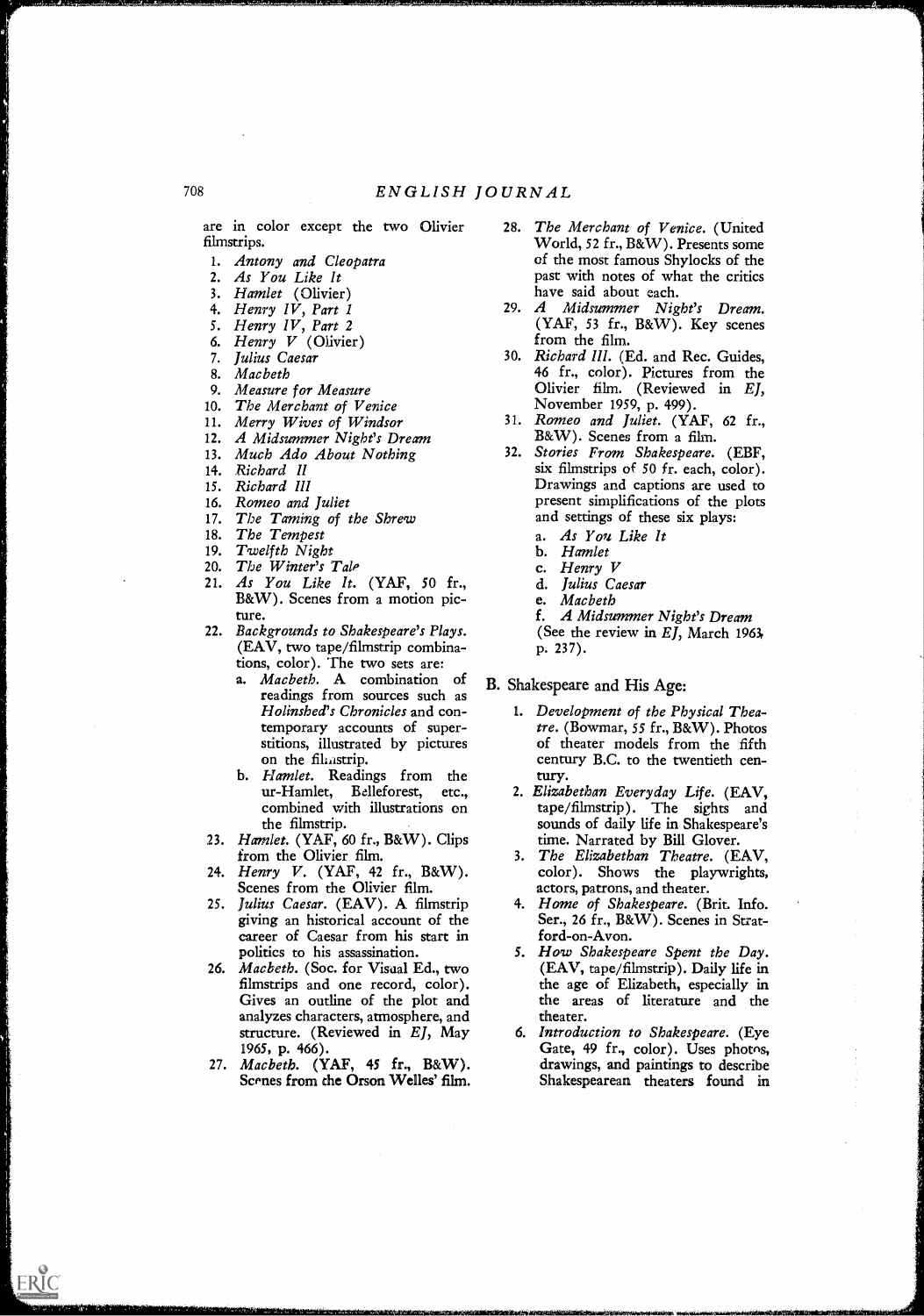England, Canada, and the United States.

- 7. Introduction to William Shakevey of Shakespeare's life and times.
- 8. Life of Shakespeare. (EAV, tape/ filmstrip). Shakespeare is given life comments and pictures.
- 9. Life of William Shakespeare. (Mc-Graw, 47 fr., color). Uses drawings to present the life of Shakespeare. His family, plays, and other works are described. From the "Life in c. Elizabethan Times" series.
- 10. Personalities Around Shakespeare. (EAV, tape /filmstrip). Discusses the influence of Marlowe, Jonson, Queen Elizabeth, and Drake on 17. Shakespeare's Theater. (YAF, 43 fr., Shakespeare's work.
- 11. Shakespeare. (Filmstrip House, a series of four filmstrips and two records). Four filmstrips and two 10" LP records are used to present<br>Shakespeare's home and family; the people who influenced him; his major themes and style; and the atmosphere of Elizabethan England. four titles are: "His Life," "His imes," "His Works," and "His

Style." (Reviewed in Scholastic Teacher, March 18, 1965, p. 22).

- 12. Shakespearean Stage Production. (EAV, tape/filmstrip). Traces all stage, from its writing to its presentation.
- 13. Shakespeare Country. (Brit. Info. Ser., B&W). Scenes of Stratford and
- neighboring villages.<br>14. Shakespeare's London. (EAV, tape/ filmstrip). The London of Shakespeare is shown by the use of contemporary and near-contemporary prints and paintings. Narrated by Bill Glover.
- 15. Shakespeare's Stratford. (Lit. Bkgrds., record/filmstrip, color). Seventy-three filmstrip frames (and a 21-minute LP disc) are used to show places in Stratford and scenes from King Lear, presented at the Memorial Theater during festival time.

ERIC

- Introduction to William Shake-<br>speare. (YAF, 41 fr., B&W). A sur-<br>of a model of the Clobe built by through the use of contemporary<br>through the use of contemporary<br> $\frac{1}{2}$  Clobe The four filmetring are: 16. Shakespeare's Theater. (EBF, four filmstrips, color). Uses paintings by of a model of the Globe built by Richard Southern to trace the history of the English theater from, its Globe. The four filmstrips are:
	- a. "Prologue to the Globe Theater"
	- b. "The Playhouse Comes to London"
	- c. "The Globe Theater: Its Design and Construction"
	- d. "A Day at the Globe Theater" (See the review in EJ, March 1963, pp. 236-37.)
	- $18\text{eW}$ . Shows how a high school class built a model of the Globe.
	- 18. Shakespeare's Theatre. (EAV, tape/ filmstrip). The early theaters, playwrights, and patrons illustrated by the use of contemporary materials. Narrated by Bill Glover.
	- The Story of an English Village. (EAV, color). Villages throughout the history of England.
- the steps in putting a play on the in roles from Shakespearean plays. 20. Styles in Shakespearean Acting, 1890-1950. (Creative Assoc., 58 min. tape/ 30 fr. filmstrip, color). Shows changes in styles of Shakespearean acting from 1890 to 1950 as seen (See Morris Schreiber, An Annotated List of Recordings in the Language Arts, item #313.)
	- 21. Theater: From Ritual to Broadway. (*Life Mag.*, 70 fr.,  $B\&W$ ). Examples of the development of comedy and tragedy through the centuries. Based on articles in Life.
	- Will Shakespeare. (EAV, color). Shakespeare's life, years of success, and death.
	- 23. William Shakespeare. (EAV #3844, B&W). Shows places where Shakespeare spent his life and many of his contemporaries and fellow-dramatists.
	- 24. William Shakespeare. (EAV, #3848, B&W). Shakespeare's life, times, and stage background.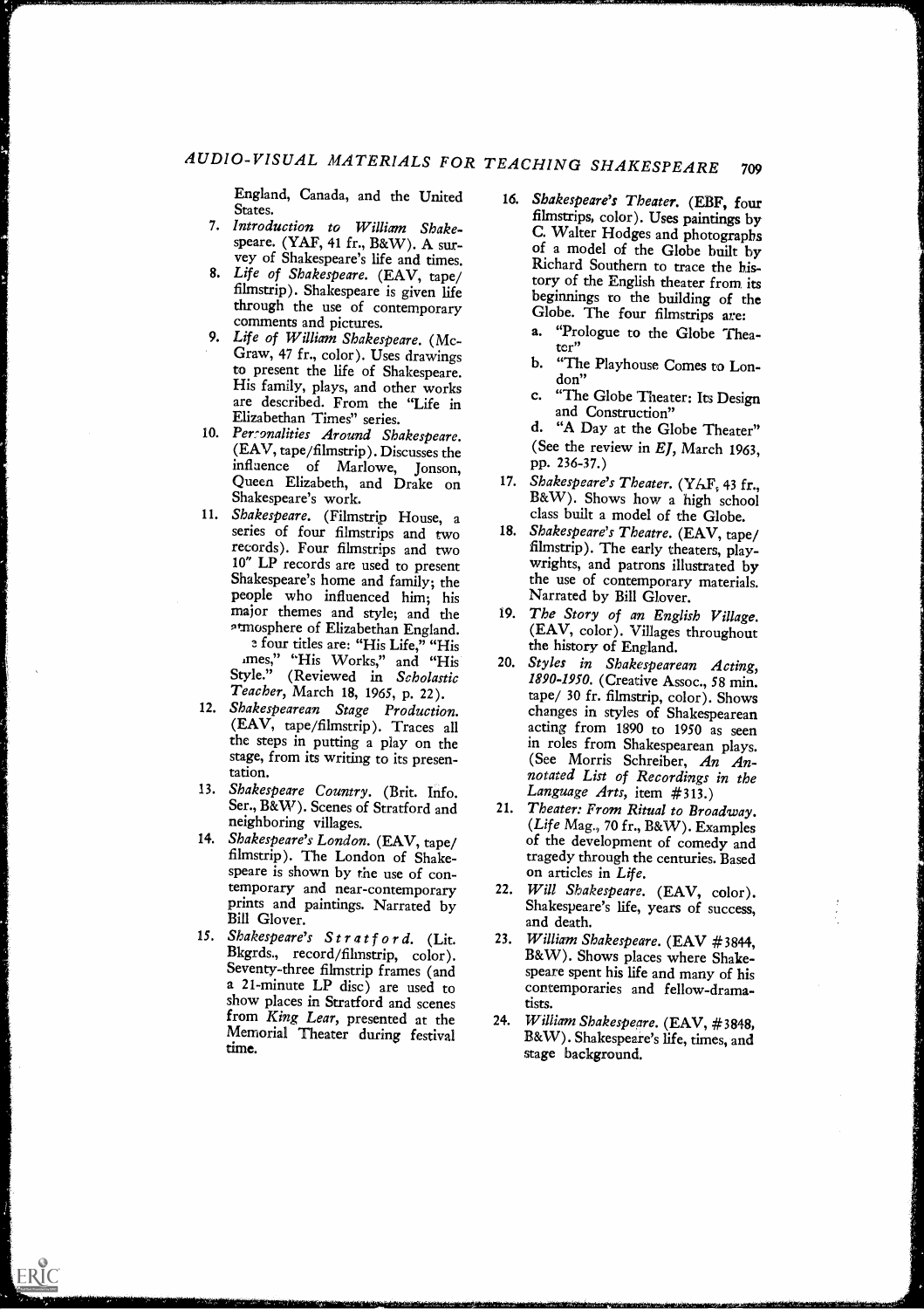# AUDIO-VISUAL MATERIALS FOR TEACHING SHAKESPEARE <sup>711</sup>

- Richard ill Romeo and Juliet The Taming of the Shrew The Tempest Twelfth Night
- 3. The Marlowe Society: The Marlowe Society of the University of Cambridge has recorded the entire canon of Shakespeare's plays. All have been released on the London record label. Most of the albums consist of three or four records and present the plays in their entirety. For specific albums and their stock numbers, consult any recent issue of the Schwann Long Playing Record Catalog.
- 4. The Shakespeare Recording Society: The plays performed by this group are issued on the Caedmon label. Some of the renowned actors heard on these recordings are John Gielgud, Paul Scofield, Rex Harrison, Albert Finney, Anthony Quayle, Ralph Richardson, and Michael Redgrave. The texts which are used are edited by G. B. Harrison. The Society has recorded these plays:
	- Antony and Cleopatra
	- As You Like It (Reviewed in EJ, November 1963, p. 651.)

Coriolanus

- Cymbeline
- Hamlet (See the following reviews:<br>EL February 1964 pp. 148.40. 11. EJ, February 1964, pp. 148-49; John Ciardi, Sat. Rev., June 27, Wagenknecht, *High Fidelity*,<br>February 1964, p. 88.)
- Henry IV, Part 1 (Reviewed in EJ, May 1965, p. 463.)
- Henry IV, Part 2 (Reviewed in EJ, May 1965, pp. 463-64.)
- Julius Caesar (Reviewed in EJ, November 1964, p. 637.)

King John

ERIC

- Macbeth
- Measure for Measure
- The Merchant of Venice (Reviewed by Henry Hewes in Sat. Rev., 16. -November 23, 1957, p. 33.)
- A Midsummer Night's Dream (Reviewed in EJ, November 1964, pp. 637-38.)

Much Ado About Nothing (Reviewed by John Ciardi, Sat. Rev., September 14, 1963, p. 53 and by Edward Wagenknecht, High Fidelity, February 1964, p. 88.) Othello

Richard II

Romeo and Juliet

- The Taming of the Shrew
- The Tempest (Reviewed in EJ, November 1964, p. 637.)

Troilus and Cressida

Twelfth Night The Winter's Tale

- 
- 5. Antony and Cleopatra (1); excerpts from the SRS full-length version; Caedmon TC 1183. (Reviewed in  $EJ$ , November 1963, p. 651 and by Edward Wagenknecht, High Fidelity, February 1964, pp. 87-88.)
- 6. As You Like It  $(1)$ ; excerpts; Spoken Arts 880.
- 7. Hamlet (1); condensed, John Barrymore; Audio Rarities 2201.
- $8. \longrightarrow (4);$  Richard Burton and Broadway cast; Columbia 302. (Reviewed by John Ciardi, Sat. Rev., June 27, 1964, pp. 56-57 and Gordon Rogoff, High Fidelity, July 1964, pp. 51-52.)
- 9.  $\leftarrow$  (1); condensed, Dublin Gate Players; Spoken Arts 781.
- $10. \longrightarrow (1);$  from the Olivier film soundtrack; Victor LM-1924.<br>
(4); Gielgud and the Old
- 1964, pp. 56-57; and Edward in EJ, November 1959, p. 498 and Wagenknecht, High Fidelity, by Henry Hewes, Sat. Rev., No-Vic; Victor LM-6404. (Reviewed by Henry Hewes, Sat. Rev., November 23, 1957, p. 33.)
	- 12. Henry IV, Parts 1 and 2 (2); excerpts, Swan Theatre Players; Spoken Arts 815/6.
	- 13. Henry  $V$  (1); excerpts, Swan Theatre Players; Spoken Arts 817.
	- 14. Henry VIII (1); excerpts; Spoken Arts 881.
	- 15. Julius Caesar (2); Orson Welles and the Mercury Theater; Columbia Entre RL 13089.
	- $-$  (1); condensed, Ralph Truman and cast; Lexington 7545.
	- 17.  $\longrightarrow$  (1); from the MGM film starring Marlon Brando; MGM 3033.

A GET TENDE ELECTRICIAN CONTRACTO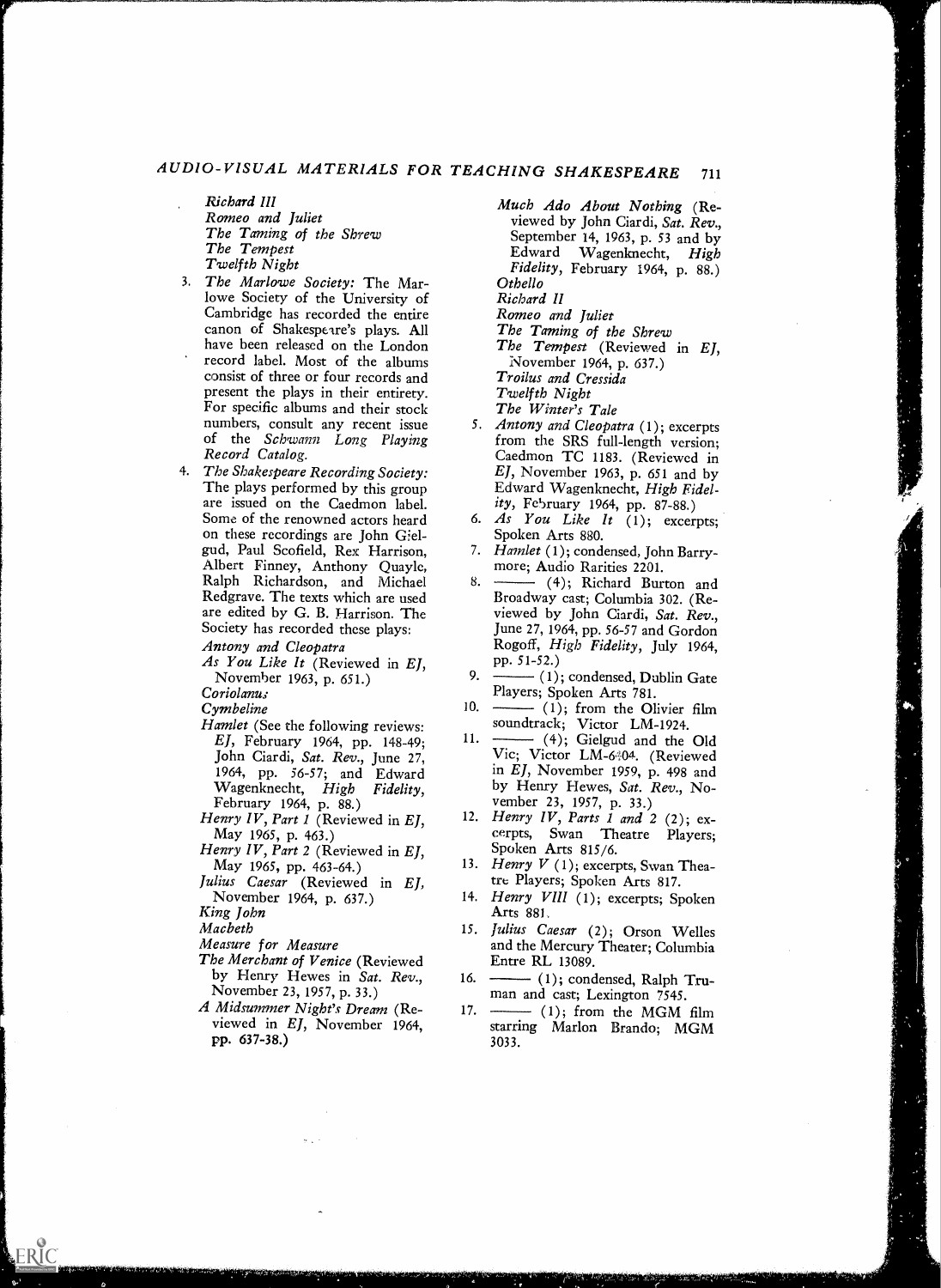- 18. King Lear (1); excerpts, Dublin Gate; Spoken Arts 784.
- 19. *Macbeth*  $(1)$ ; excerpts from the 38.  $-$ SRS full-length version; Caedmon 1167.
- $20. \ \ \text{---}$  (1); excerpts, Dublin Gate; Spoken Arts 782.
- 21.  $\frac{1}{2}$  (2); Alec Guinness and the Old Vic Company; Victor LM-6010. (Reviewed in  $EJ$ , November 1959, pp. 498-99.)
- 22. The Merchant of Venice (2); condensed from the SRS recording starring Michael Redgrave; Caedmon 2013.
- 23.  $\leftarrow$  (1); excerpts, Paul Sparer 43. and Nancy Marchand; Lexington 7540.
- 24.  $\longrightarrow$  (1); excerpts, Dublin Gate Players; Spoken Arts 810.
- 25, A Midsummer Night's Dream (1); excerpts, Dunne and Watkinson; Spoken Arts 882,
- 26. (3); Shearer and Helpman; Victor LVT 3002.
- 27. Much Ado About Nothing (1); Dunne and Watkinson; Spoken Arts 883.
- 28. Othello (3); Jose Ferrer and Uta<br>Hagen; Columbia SL 153.
- $29.$   $\longrightarrow$   $(1)$ ; condensed, Michéal MacLiamm6ir; Spoken Arts 783.
- $30. \ \ \ \frac{1}{100}$  (4); Olivier and the National Theatre of Great Britain; Victor VDM 100. (Reviewed by John Ciardi, Sat. Rev., December 12, 1964, p. 54 and by Gordon Rogoff, High Fidelity, December 1964, pp. 34, 38-39.)
- $31.$  Richard II (1); Gielgud in  $ANTA$  and others; Spoken Arts 729. Album of Stars; Decca DL 9002.
- 32. Richard III (1); scenes, John Barrymore; Audio Rarities 2203.
- $33. \longrightarrow (3);$  complete soundtrack from the Olivier film; Victor LM-6126.
- $34. \ \ \text{-}$  (1); excerpts from the Olivier film; Victor LM-1940.
- 35. Romeo and Juliet (1); excerpts, John Gielgud; Decca 9504.
- 36.  $\leftarrow$  (1); excerpts from the Laurence Harvey film; Epic LC 3126.
- $37.$   $---(1)$ ; excerpts from the SRS recording; Macmillan Literary Heri-

ERIC

tage. (Reviewed in EJ, May 1965, p. 464.)

- (1); excerpts, Swan Theatre Players; Spoken Arts 812.
- $39 \longrightarrow (1);$  Claire Bloom and the Old Vic Company; Victor LM-2064. (Reviewed in EJ, November 1959, p. 498.)
- 40.  $\leftarrow$  (3); the complete Old Vic production; Victor LM-6116.
- 41. The Taming of the Shrew  $(1)$ ; Watkinson, excerpts; Spoken Arts 884.
- 42. *The Tempest* (1); excerpts, Carrol and Casson; Spoken Arts 886.
- Twelfth Night  $(1)$ ; condensed, John Barrymore; Audio Rarities 22-4.
- 44.  $\longrightarrow$  (1); excerpts from the SRS recording; Macmillan Literary Heritage. (Reviewed in EJ, May 1965, p. 464.)
- $-$  (1); excerpts, Folio Theatre Players; Spoken Arts 887.
- B. Shakespeare and His Age:
	- 1. The Complete Sonnets of William Shakespeare (3); Ronald Colman reads the 154 sonnets on three 16 rpm records; Audio-Books 607. (Reviewed in  $EJ$ , March 1960, p. 211.)
	- 2. Elizabethan Love Songs and Harpsichord Pieces (1); Hugh Cuenod, tenor, and Claude Chiasson, harpsichordist; Lyrichord 37.
	- 3. Elizabethan Sonnets and Lyrics (1); Anthony Quayle reads the poetry of Donne, Marlowe, Shakespeare,
	- 4. A Homage to Shakespeare  $(1);$ Gielgud and others read from various plays; Columbia OL 7020. (Reviewed by Gordon Rogoff, High Fidelity, September 1964, p. 91.)
	- 5. An Evening of Elizabethan Music (1); Elizabethan instrumental music presented by the Julian Bream Consort; EAV 1R 289.
	- 6. Immortal Scenes and Sonnets (1); Evans and Redgrave; Decca 9041.
	- 7. Introduction to Shakespeare (1); Maurice Evans; songs and scenes from the plays; Golden Records 58.
	- 8. Introduction to Shakespeare (36-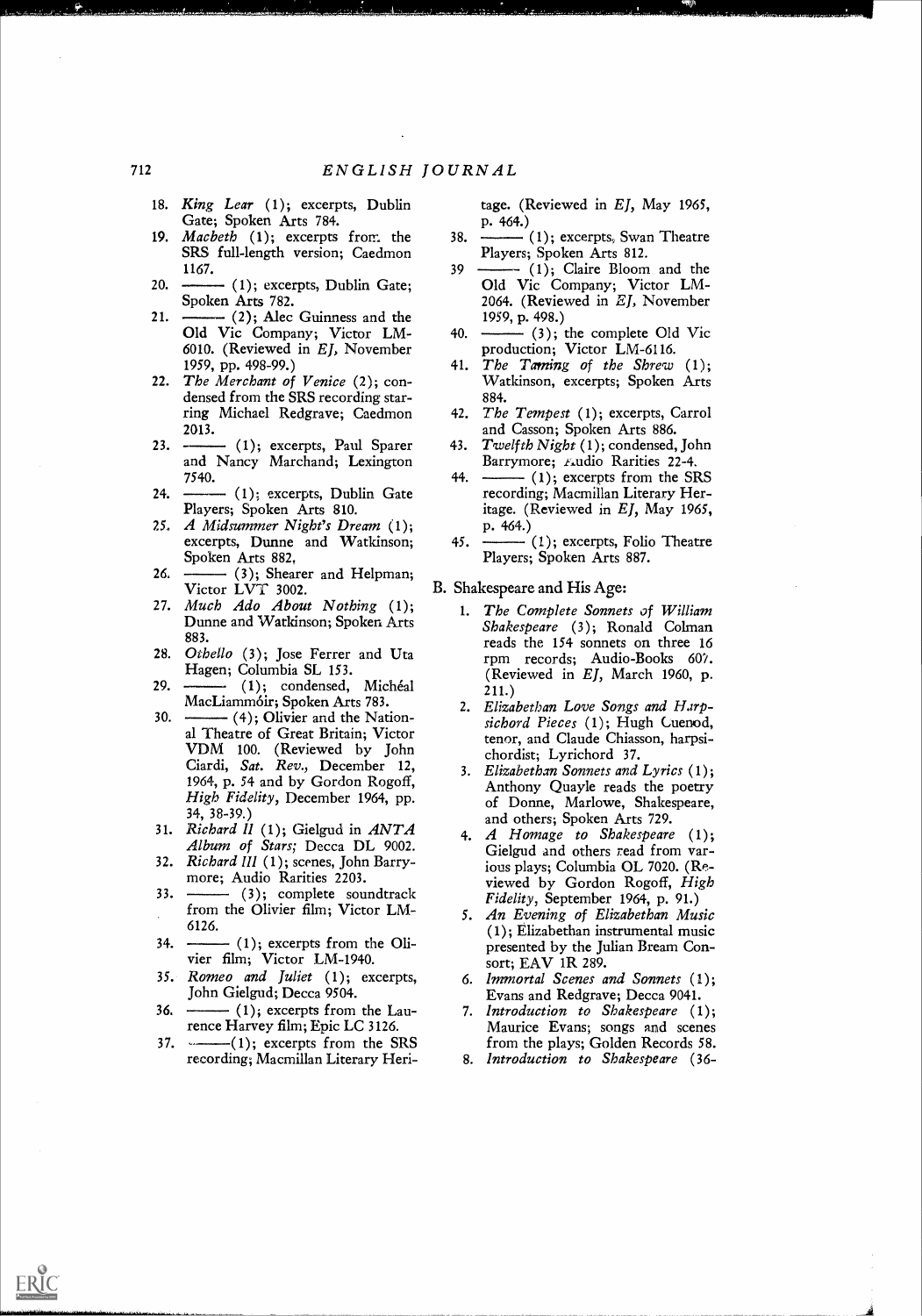# AUDIO-VISUAL MATERIALS FOR TEACHING SHAKESPEARE <sup>713</sup>

min. tape); Professor G. B. Harrison and students at the University of Michigan attempt to motivate students to appreciate Shakespeare. Seven other tapes in this series are The Shakespeare Plot, The Shakespeare Character, Diction and Speech, How Shakespeare Uses Words, The Shakespeare Atmosphere, Continuation of the Atmosphere Theme, and The Shakespearean Comedy. Order from Educational Stimuli. (See John Muri's review of this series in EJ, March 1963, pp. 237-38.)

- 9. It Was a Lover and His Lass: Music<br>From Shakespeare's Time (1); Noah Greenberg directs the New York Pro Musica; Decca DL 9421.
- 10. John Barrymore Reads Shakespeare (2); excerpts from Hamlet, Macbeth, Richard III, and other plays; Audio Rarities 2280/1.
- 11. A Musical Panorama of Shakespeare's England (1); the Deller Consort presents Elizabethan music of all types; Bach Guild 606.
- 12. Music in Shakespeare's England (1); presented by the Krainis Consort; EAV 3R 495.
- $EAV 3K 495.$ <br>13. One Man in His Time (1); Sir John Gielgud reads from Macbeth,  $L$  enry  $V$ , and other plays; Columuia 5550.
- 14. The Rape of Lucrece and Other Poems (2); Richard Burton, Dame Edith Evans, and Donald Wolfit read for the Shakespeare Recording 24. Songs From Shakespeare's Plays and Society; Caedmon SRS 239.
- 15. Scenes From Shakespeare: The Comedies, Vol. I (1); Marlowe Society excerpts of scenes from Merchant of Venice, Twelfth Night, and other plays; London 5787. (Reviewed by Edward Wagenknecht, High Fidelity, February 1964, p. 88.)
- 16. Shakespeare (one 10", 78 rpm record); Harry Ayres uses the Eli- zabethan accent to read Hamlet's soliloquy and Portia's mercy speech; NCTE RS 80-3.
- 17. Shakespeare: Ages of Man (1); John Merchant of Venice, As You Like

ERIC

It, and other plays; Columbia OL 5390. (Reviewed by Cornelia Otis Skinner, Sat. Rev., April 25, 1959, p. 60.)

الكوراني المتعارف المراكب المراكب

- 18. Shakespeare: Soul of an Age (1); Ralph Richardson, Michael Redgrave, and cast present the story of Shakespeare and his time. The recording is from the NBC-TV documentary and includes scenes from Hamlet, Macbeth, and other plays; Caedmon 1170.
- 19. Shakespeare's Pronunciation (1); Helge Kökeritz of Yale reads from the plays and poems using the pronunciation of Shakespeare's time; Yale Univ. Press TV 19232-2.
- 20. Shakespeare's Sonnets (3); John Barton, George Rylands, and others read all of the sonnets; EAV 228-5.
- 21. Sixteen Sonnets of William Shakespeare (1); David Allen accompanied by Elizabethan-style harp music; Poetry Records PR 201.
- 22. Soliloquies and Scene's for Actors, Vol. 1 (1); excerpts from Hamlet, Macbeth, and Othello, read by Michéal MacLiammóir and Hilton Edwards; Spoken Arts 836.
- Soliloquies and Scenes for Actors, Vol. II (1); MacLiammóir and Edwards present excerpts from Julius Caesar, King Lear, and The Merchant of Venice; Spoken Arts 837. (Reviewed in Educational Screen and Audiovisual Guide, January 1965, p. 39.)
- Popular Songs of His Day (1); Tom Kines, accompanied by harpsi-<br>chord, recorder, and cello, sings ballads popular when Shakespeare lived. Included are songs from Twelfth Night, Romeo and Juliet, and other plays; Folkways FW 8767.
- 25. Songs of Shakespeare (1); Christopher Casson, accompanied on the lute, sings songs from fourteen of the plays; Spoken Word 159.
- Shakespeare: Ages of Man (1); John sonnets; Caedmon SRS-M 241. (Re-<br>Gielgud presents selections from viewed in *EI*. January 1964 pp. 26. Sonnets of William Shakespeare (2); John Gielgud reads 120 of the 154 viewed in  $EJ$ , January 1964, pp. 65-66.)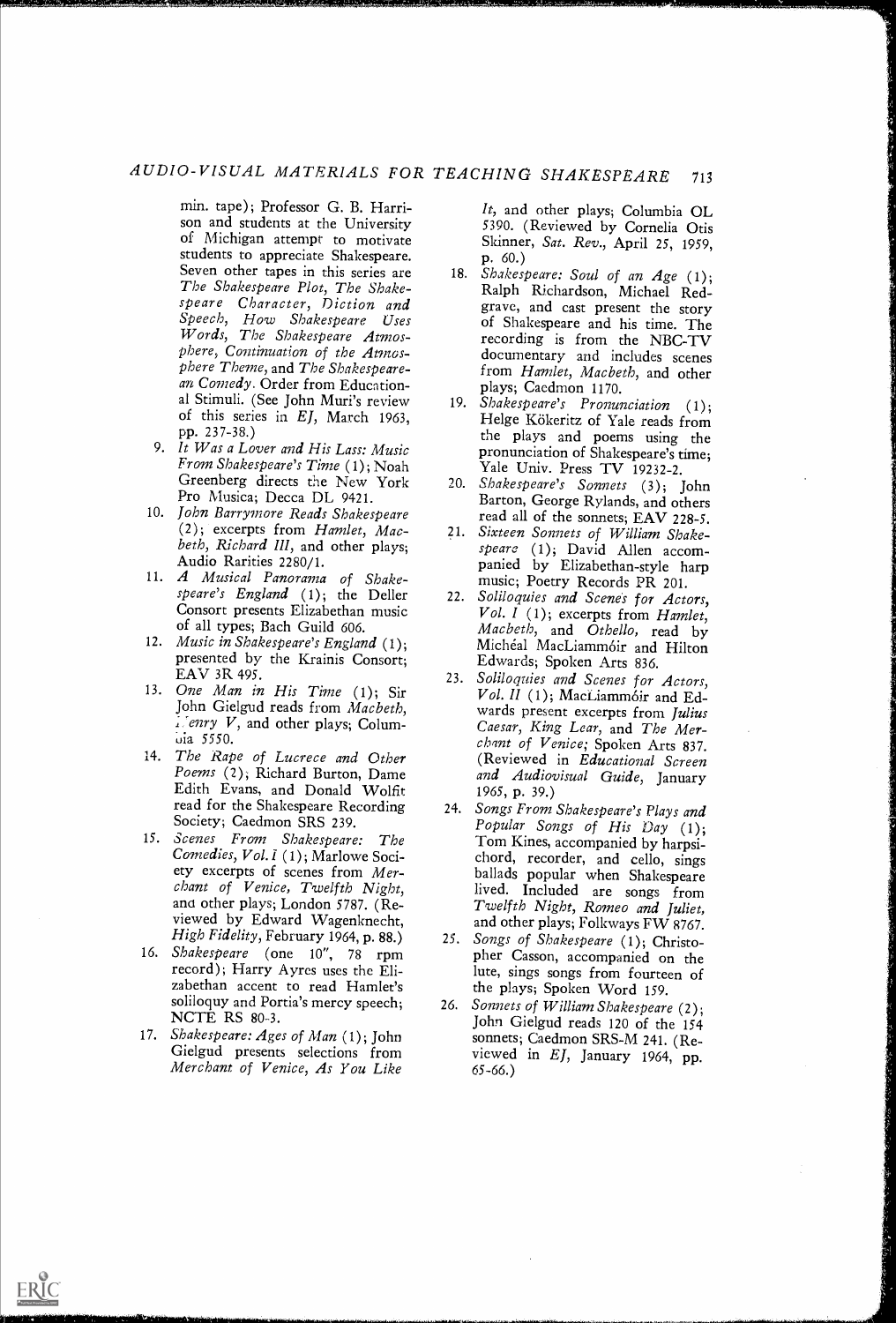27. Understanding and Appreciation of Epic Shakespeare (1); Morris Schreiber offers an introduction to Shakespeare and seeks to motivate the high school student to appreciate Shakespeare; Folkways. (Reviewed in El, May 1965, p. 465.)

### IV. Index of Producers and Distributors

- Association Instructional Materials, 347 Madison Avenue, New York 17, N. Y.
- Audio Book Library of Talking Books, School and Library Division, Spencer Press, Inc., 179 N. Michigan Avenue, Chicago 1, Ill.
- Audio Fidelity, 770 11th Avenue, New York, N. Y. 10019
- Audio Rarities (Order from Audio Fidelity)
- Bach Guild (Order from Vanguard Records, 154 W. 14th St., New York, N. Y.)
- Baylor Theater, Waco, Texas. Brandon Films, Inc., 200 West 57th St.,
- New York 19, N. Y.
- British Information Service, 30 Rockefeller Plaza, New York, N. Y.
- Caedmon Records, Inc., 461 8th Avenue, New York, N. Y. 10001 (Order from Houghton Mifflin Co.)
- Columbia Records, 799 Seventh Avenue, New York, N. Y. 10019
- COMMA, 1104 Fair Oaks Avenue, South Pasadena, California.
- Contemporary Films, Inc., 267 West 25th St., New York, N. Y.
- Coronet Films, Coronet Building, 65 E. South Water St., Chicago, Ill.
- Creative Associates, Inc., 690 Dudley St., Boston, Mass.
- Danish Information Office, 588 Fifth Avenue, New York, N. Y.
- Decca Records, Inc., 445 Park Avenue, New York, N. Y. 10022
- Eastin Pictures Company, Putnam Building, Davenport, Iowa.
- Educational and Recreational Guides, 10 Brainerd Road, Summit, New Jersey.
- Educational Audio Visual, Inc., 29 Marble Ave., Pleasantville, N. Y. 10570
- Educational Stimuli, 2012 Hammond Avenue, Superior, Wisconsin.
- Encyclopaedia Britannica Films, Inc., 1150 Wilmette Ave., Wilmette, Ill. 60091

4/,

ERIC

- Epic Records, 799 Seventh Avenue, New York, N. Y. 10019
- Eye Gate House, Inc., 146-01 Archer Avenue, Jamaica, N. Y. 11435
- Film Associates of California, 11014 Santa Monica Blvd., Los Angeles, California 90025
- Films, Inc., 1150 Wilmette Ave., Wilmette, Ill. 60091
- Filmstrip House, 432 Park Avenue South, New York, N. Y.
- Folkways Records, Inc., 165 West 46th St., New York, N. Y. 10036
- Golden Records, c/o Affiliated Publishers, Mail Order Department, 1 West 39th St., New York, N. Y. 10018
- Hoffberg Productions, Inc., 362 West 44th St., New York, N. Y.
- Houghton Mifflin Co., 2 Park St., Boston 7, Mass.
- International Film Bureau, Inc., 332 S. Michigan Ave., Chicago, Ill. 60604
- Lexington Records (Order from Educational Audio Visual, Inc.)
- Life Magazine, Filmstrip Division, 9 Rockefeller Plaza, New York 20, N. Y.
- Literary Backgrounds, 44 Turney Road, Fairfield, Connecticut.
- Living Shakespeare, 33-20 Hunters Point Ave., Long Island City 1, N. Y.
- London Records, Inc., 539 W. 25th St., New York, N. Y. 10001
- Lyrichord Records, 141 Perry St., New York, N. Y. 10014
- Macmillan Company, 60 Fifth Avenue, New York, N. Y. 10011
- McGraw-Hill Book Co., Text-Film Dept., 330 W. 42nd St., New York, N. Y. 10036
- MGM Records, 1540 Broadway, New York, N. Y. 10036
- Museum of Modern Art Film Library, 11 W. 53rd St., New York, N. Y.
- National Council of Teachers of English (NCTE), 508 South Sixth St., Champaign, Ill. 61822
- Net Film Service, Audio Visual Center, Indiana University, Bloomington, Ind.
- Poetry Records, c/o David Ross, 475 Fifth Ave., New York, N. Y. 10017
- RCA Victor Record Division, 155 East 24th St., New York, N. Y. 10010
- Society for Visual Education, 1345 Diversey Parkway, Chicago, Ill. 60614
- Spoken Arts Records (Order from En-

714